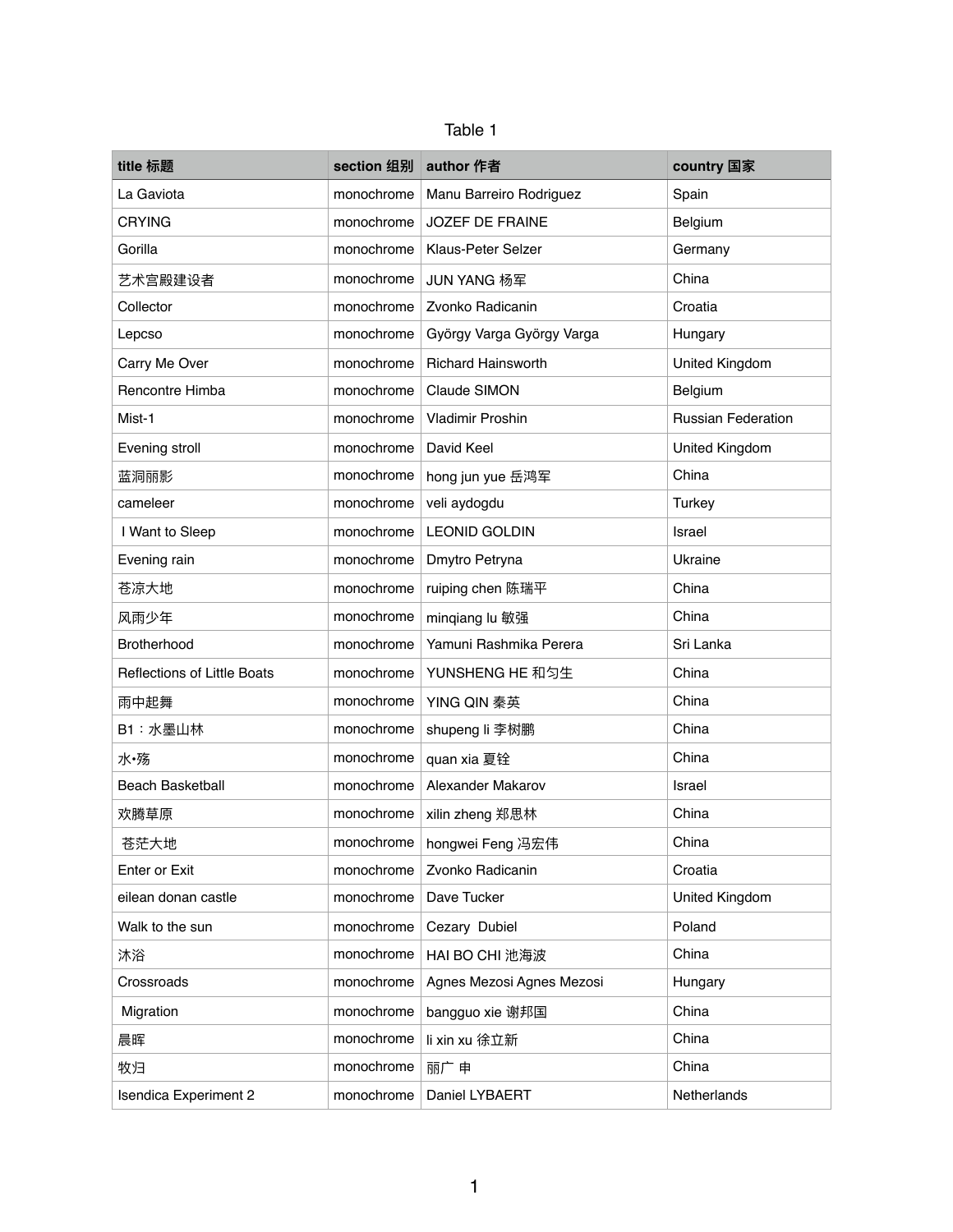| Rain Dancer                          | monochrome | Lee Sutton                    | United Kingdom            |
|--------------------------------------|------------|-------------------------------|---------------------------|
| from the clay to life                | monochrome | veli aydogdu                  | <b>Turkey</b>             |
| milk                                 | monochrome | veli aydogdu                  | <b>Turkey</b>             |
| <b>Grandfather Grandson and Time</b> | monochrome | <b>LEONID GOLDIN</b>          | Israel                    |
| I Love Ballet                        | monochrome | <b>LEONID GOLDIN</b>          | Israel                    |
| B2行走的斑马                              | monochrome | heyong Chen 陈和勇               | China                     |
| 落日归途                                 | monochrome | keng chen 陈铿                  | China                     |
| Courant d air                        | monochrome | <b>Marcel Beauraind</b>       | Belgium                   |
| Parfum d amour                       | monochrome | <b>Marcel Beauraind</b>       | Belgium                   |
| 渔之歌                                  | monochrome | minqiang lu 敏强                | China                     |
| Placid                               | monochrome | <b>Chinmoy Dutta</b>          | India                     |
| 最后的女窑工                               | monochrome | 东海 夏 夏东海                      | China                     |
| 牧马人                                  | monochrome | jun fan 范军                    | China                     |
| <b>Father's Love</b>                 | monochrome | Yamuni Rashmika Perera        | Sri Lanka                 |
| <b>Cold Smile</b>                    | monochrome | Yamuni Rashmika Perera        | Sri Lanka                 |
| 潇洒甩一回                                | monochrome | youhui Chen 陈幼辉               | China                     |
| <b>Staves of Hard Working</b>        | monochrome | YUNSHENG HE 和匀生               | China                     |
| Ascent                               | monochrome | <b>Richard Hainsworth</b>     | United Kingdom            |
| Resting No 2                         | monochrome | Nils-Erik Jerlemar            | Sweden                    |
| Game                                 | monochrome | Djani Bardoti                 | Serbia                    |
| The White Hart                       | monochrome | Paul Keene Paul Keene         | United Kingdom            |
| In the Triangle                      | monochrome | Zinaida Makarov               | Israel                    |
| <b>HAPPY DOG</b>                     | monochrome | <b>JOZEF DE FRAINE</b>        | Belgium                   |
| mistic river                         | monochrome | Matej Skubic                  | Slovenia                  |
| morning fog                          | monochrome | Matej Skubic                  | Slovenia                  |
| 在水一方                                 | monochrome | hongwei Feng 冯宏伟              | China                     |
| <b>DEPARTURE</b>                     | monochrome | ASIT KUMAR RAY ASIT KUMAR RAY | India                     |
| Fritsen                              | monochrome | Daniel Kyndt                  | Belgium                   |
| 凝视                                   | monochrome | Hui Lin 林辉                    | China                     |
| uncanny                              | monochrome | Jaydip Bhattacharya           | India                     |
| 风月峡谷                                 | monochrome | jun liu 刘军                    | China                     |
| Tension extrême                      | monochrome | <b>Christian BOIN</b>         | France                    |
| Mist-2                               | monochrome | Vladimir Proshin              | <b>Russian Federation</b> |
| The Landscape-6442                   | monochrome | Vladimir Proshin              | <b>Russian Federation</b> |
| Cuoc song                            | monochrome | Thanh Hai Nguyen              | Viet Nam                  |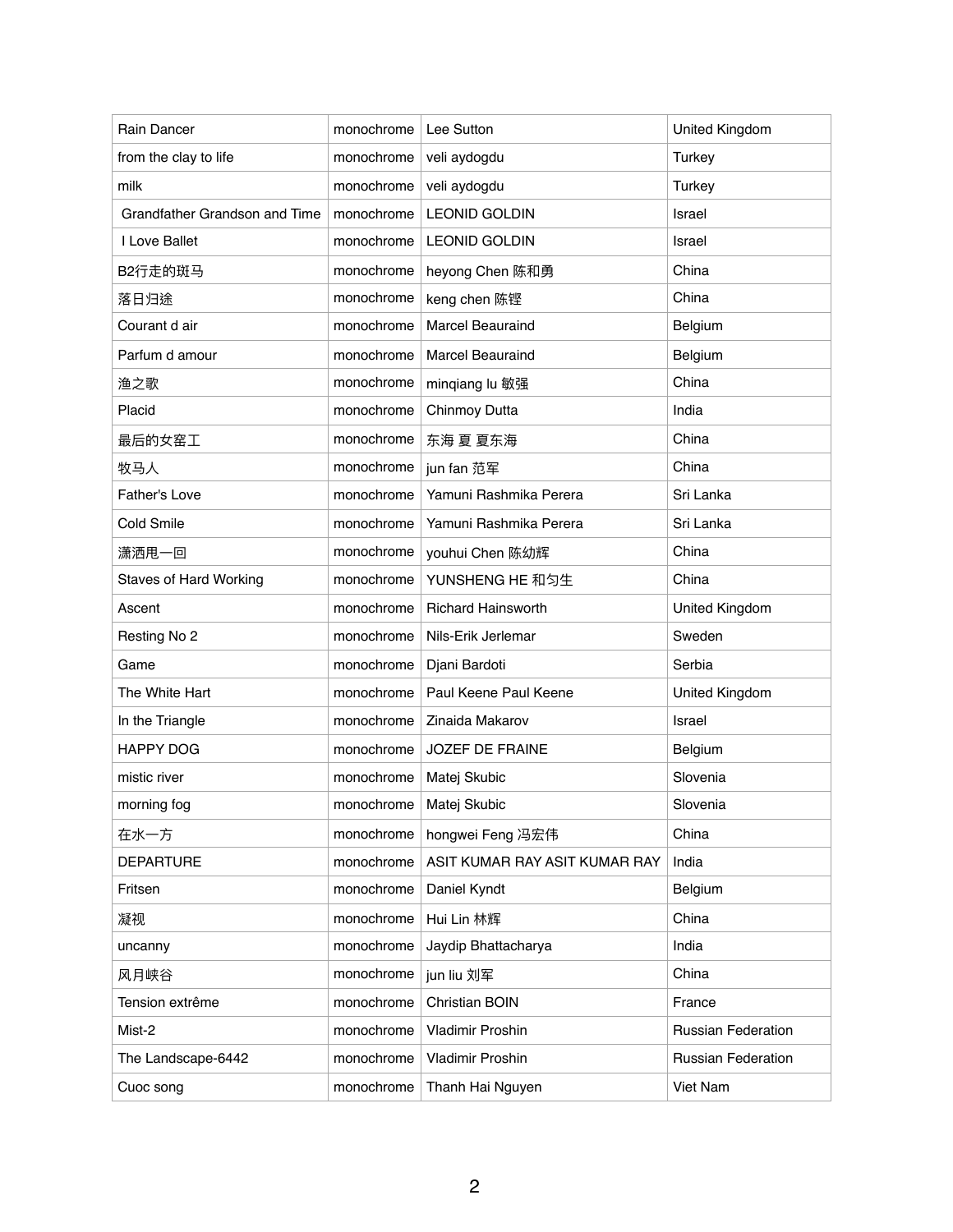| Alla finestra         | monochrome | GIULIO DAL SENO GIULIO DAL SENO Italy |                           |
|-----------------------|------------|---------------------------------------|---------------------------|
| Peace finger          | monochrome | Judit Linka Kiss                      | Hungary                   |
| b- exposure pottery   | monochrome | tuy tran van                          | Viet Nam                  |
| Old Fisherman         | monochrome | PABITRA SEN SHARMA PABITRA SEN India  |                           |
| <b>Black Straps</b>   | monochrome | Manu Barreiro Rodriguez               | Spain                     |
| Dancing on the stairs | monochrome | Neda Racki                            | Croatia                   |
| Rainy Day In Paris    | monochrome | Cezary Dubiel                         | Poland                    |
| 《古城逢春雨》               | monochrome | DongHuan Huang 黄冬泉                    | China                     |
| sweeper               | monochrome | Amir Hossein Kamali                   | Iran, Islamic Republic of |
| Sheik                 | monochrome | Klaus-Peter Selzer                    | Germany                   |
| Windmill              | monochrome | Klaus-Peter Selzer                    | Germany                   |
| 陶工                    | monochrome | shiguo chen 陈诗国                       | China                     |
| Marketa               | monochrome | Jozef Danyi                           | <b>Czech Republic</b>     |
| depair look           | monochrome | malcolm cook                          | <b>United Kingdom</b>     |
| winter solitude       | monochrome | malcolm cook                          | United Kingdom            |
| Rum from Laig Bay     | monochrome | <b>Richard Harding</b>                | United Kingdom            |
| 依依的夏天                 | monochrome | siyang dong 董斯洋                       | China                     |
| Woman and House       | monochrome | Yasser Mobarak                        | Egypt                     |
| The marching          | monochrome | Agnes Mezosi Agnes Mezosi             | Hungary                   |
| 吸引                    | monochrome | linping ma 马林平                        | China                     |
| 大漠驼影                  | monochrome | li xin xu 徐立新                         | China                     |
| 雪韵古城                  | monochrome | jinlei wang 王金磊                       | China                     |
| 海滩交响曲                 | monochrome | 宁东 陈                                  | China                     |
| 老茶馆 4                 | monochrome | CHONGGANG ZHANG 张崇刚                   | China                     |
| 乘风破浪                  | monochrome | 建设 李 李建设                              | China                     |
| B1白鹭与大象               | monochrome | heyong Chen 陈和勇                       | China                     |
| 梯田春色                  | monochrome | <b>MIN HUANG 黄敏</b>                   | China                     |
| Secret                | monochrome | <b>Tkocz Henryk</b>                   | Poland                    |
| 传承                    | monochrome | aimin wang 王爱民                        | China                     |
| Where labor           | monochrome | DO HIEU LIEM DO HIEU LIEM             | Viet Nam                  |
| 惊涛骇浪                  | monochrome | Biao Xing 邢彪                          | China                     |
| 塔吉克女人                 | monochrome | Biao Xing 邢彪                          | China                     |
| <b>REST</b>           | monochrome | MAHFUZUL HASAN BHUIYAN                | <b>United States</b>      |
| 秋收季节                  | monochrome | ruiping chen 陈瑞平                      | China                     |
| 万马奔腾                  | monochrome | yinhiu lai 赖银辉                        | China                     |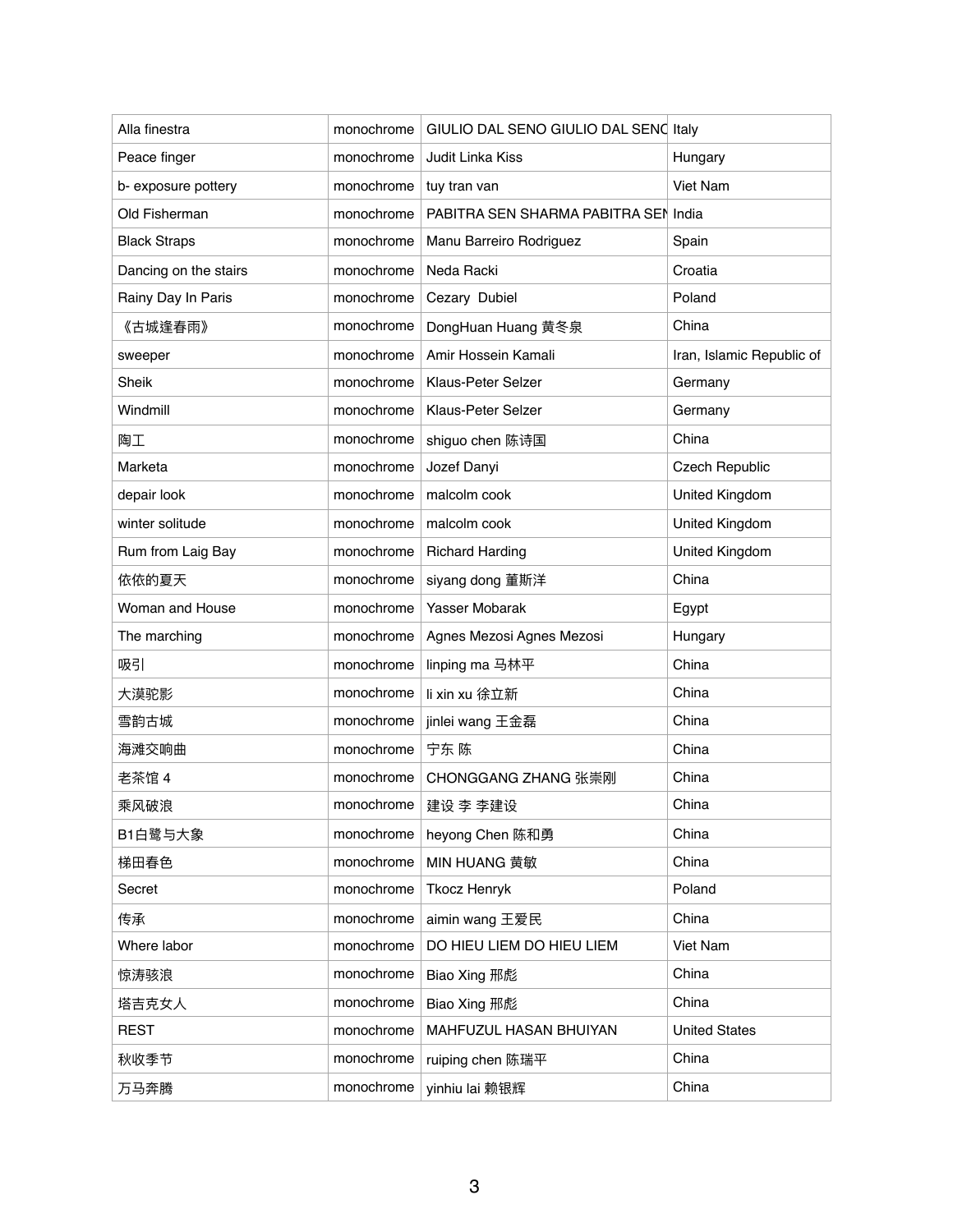| Tham Luoi 26          | monochrome | LE CHAU LE CHAU DAO DAO                     | Viet Nam               |
|-----------------------|------------|---------------------------------------------|------------------------|
| Kiki 15               | monochrome | Achim Koepf                                 | Germany                |
| 驭海人                   | monochrome | 东海 夏 夏东海                                    | China                  |
| Sole Nero             | monochrome | Carlo Calloni                               | Italy                  |
| 圆韵                    | monochrome | yu aiqun 俞爱群                                | China                  |
| 凝思                    | monochrome | JING GU 谷晶                                  | China                  |
| 浩瀚广宇                  | monochrome | CHANGBO HUANG 黄长波                           | China                  |
| 眼神                    | monochrome | JING CHEN 陈靖                                | China                  |
| 异域风情                  | monochrome | ZONGZHOU HONG 洪宗洲                           | China                  |
| 爱                     | monochrome | YING QIN 秦英                                 | China                  |
| 迷人的笑容                 | monochrome | JIANXUN WU 吴建勋                              | China                  |
| Journey Begins        | monochrome | <b>ABHIJIT BANERJEE</b>                     | India                  |
| Livelihood Begins     | monochrome | <b>ABHIJIT BANERJEE</b>                     | India                  |
| Bannerman             | monochrome | <b>Richard Hainsworth</b>                   | <b>United Kingdom</b>  |
| 网中人                   | monochrome | 伟文 陈 陈伟文                                    | China                  |
| Leaning on people no3 | monochrome | Than Nguyen Than Nguyen                     | Viet Nam               |
| Reading Man No 2      | monochrome | Nils-Erik Jerlemar                          | Sweden                 |
| 《三龙戏珠》                | monochrome | haipeng liao 廖海鹏                            | China                  |
| 匠心                    | monochrome | hengri huang 黄恒日                            | China                  |
| 冬季                    | monochrome | qiyuan li 李奇渊                               | China                  |
| Alone                 | monochrome | SUBRATO CHAKRABORTY NA                      | India                  |
| DAN LUOI CAB3         | monochrome | NHI DUONG VAN NHUT DUONG ANH Viet Nam       |                        |
| <b>MEDITATION</b>     | monochrome | Dr Rashid Un Nabi NOT APPLICABLE Bangladesh |                        |
| <b>SHY</b>            | monochrome | Dr Rashid Un Nabi NOT APPLICABLE Bangladesh |                        |
| 和谐之家                  | monochrome | anli cheng 程安莉                              | China                  |
| 大眼睛的孩子                | monochrome | yi zhang 张艺                                 | China                  |
| In morning fog        | monochrome | Mirsad Mujanovic                            | Bosnia and Herzegovina |
| 纯净的世界依然听到它的笑          | monochrome | XINPIN GONG 龚新萍                             | China                  |
| 白云朵朵映草原               | monochrome | JUN YANG 杨军                                 | China                  |
| AND NO-ONE ELSE       | monochrome | ASIT KUMAR RAY ASIT KUMAR RAY               | India                  |
| poise                 | monochrome | Balges Al Beloshi                           | Oman                   |
| behind the woods      | monochrome | Balges Al Beloshi                           | Oman                   |
| Paardenval            | monochrome | Daniel Kyndt                                | Belgium                |
| Jonge hyenas          | monochrome | Daniel Kyndt                                | Belgium                |
| 接力                    | monochrome | Hui Lin 林辉                                  | China                  |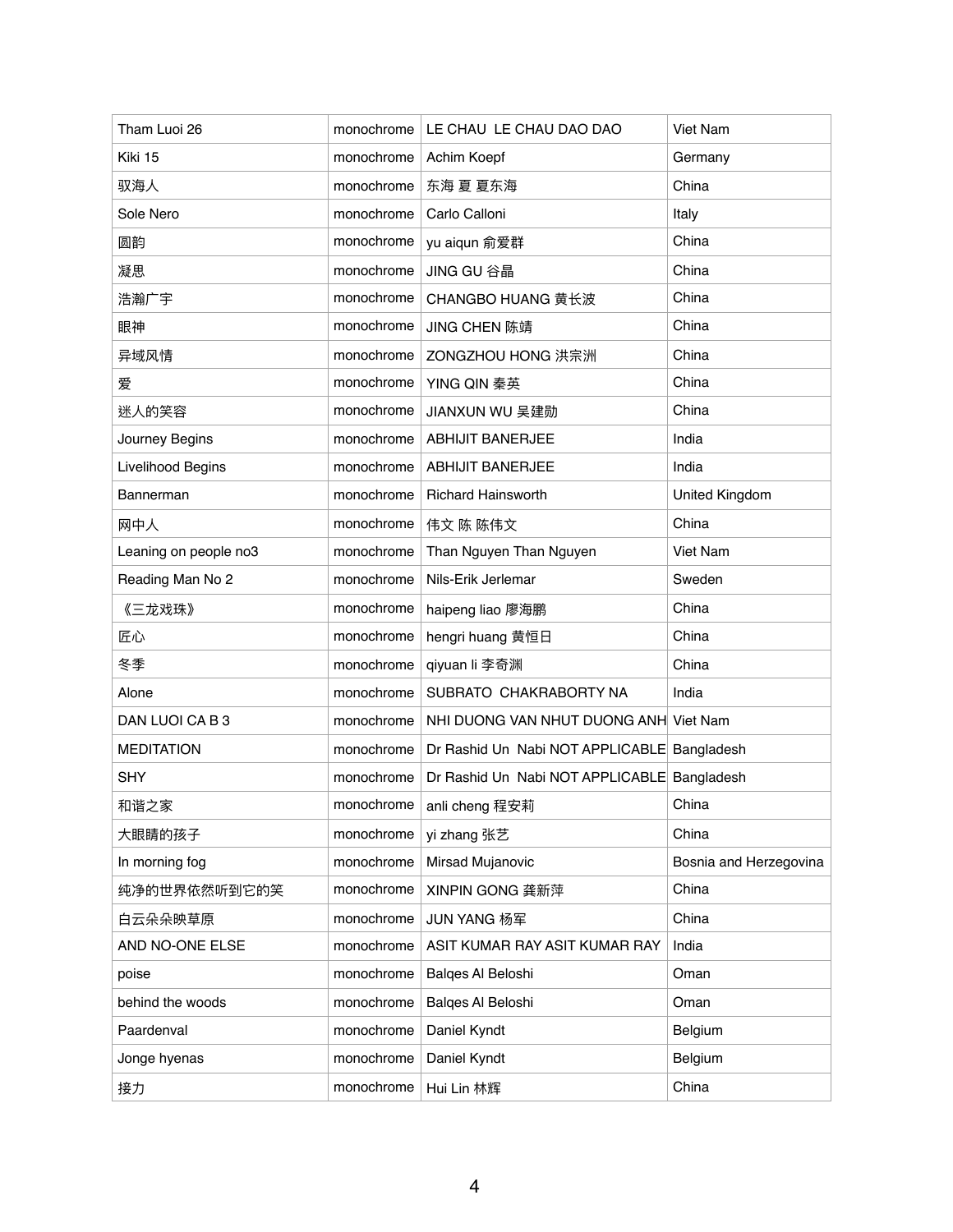| <b>PELICANS</b>            | monochrome | PARESH PARADKAR                       | India                     |
|----------------------------|------------|---------------------------------------|---------------------------|
| <b>GOING FOR FISHING</b>   | monochrome | PARESH PARADKAR                       | India                     |
| <b>Black Lady</b>          | monochrome | Lajos Csaki                           | Hungary                   |
| Sensuality                 | monochrome | Lajos Csaki                           | Hungary                   |
| <b>Water World</b>         | monochrome | Zvonko Radicanin                      | Croatia                   |
| Bushman smoking            | monochrome | Claude SIMON                          | Belgium                   |
| Himba Queen                | monochrome | Claude SIMON                          | Belgium                   |
| Namibian lion              | monochrome | Claude SIMON                          | Belgium                   |
| 苗家小妹                       | monochrome | jun liu 刘军                            | China                     |
| 思                          | monochrome | jun liu 刘军                            | China                     |
| Scorched in the War        | monochrome | <b>Vitaly Tenenev</b>                 | <b>Russian Federation</b> |
| <b>Top Meeting</b>         | monochrome | Ole Suszkiewicz                       | Denmark                   |
| Raging storm               | monochrome | János Sándor                          | Hungary                   |
| in the creation            | monochrome | Anupam Roy Chowdhury                  | India                     |
| B3 Buc pha                 | monochrome | Nguyen Dinh                           | Viet Nam                  |
| Spirit of the Peacock      | monochrome | <b>Dick Prior</b>                     | United Kingdom            |
| Journey by a train 2       | monochrome | Aparesh Sarkar                        | India                     |
| B1-Viet Nam-After cruising | monochrome | Duc Toai Le                           | Viet Nam                  |
| B2-Viet Nam -Coastal dance | monochrome | Duc Toai Le                           | Viet Nam                  |
| New day 2                  | monochrome | Quang Vinh Dang                       | Viet Nam                  |
| 舞动灵魂                       | monochrome | hui zhao li 李惠钊                       | China                     |
| <b>SEA MELODY</b>          | monochrome | Xuan Han Nguyen                       | <b>Viet Nam</b>           |
| <b>SALT MAKING</b>         | monochrome | Xuan Han Nguyen                       | Viet Nam                  |
| The germ of life           | monochrome | <b>ALFRED MIKUS</b>                   | <b>Belarus</b>            |
| Delicadeza en B&N          | monochrome | Manu Barreiro Rodriguez               | Spain                     |
| No escape                  | monochrome | Neda Racki                            | Croatia                   |
| in the sunshine            | monochrome | QUANG MINH ĐẶNG QUANG MINH Đ Viet Nam |                           |
| Sombre Sax                 | monochrome | Alan Peacock Alan Peacock             | United Kingdom            |
| Nature lines               | monochrome | Amir Hossein Kamali                   | Iran, Islamic Republic of |
| Lion King                  | monochrome | Klaus-Peter Selzer                    | Germany                   |
| Develop new furnace.       | monochrome | Thanh Hai Nguyen Nguyen Thanh Hai     | Viet Nam                  |
| KHOANH KHAC NGAY HE        | monochrome | Cong Tran                             | Viet Nam                  |
| <b>GIRL IN BLACK</b>       | monochrome | Mato Zeman                            | Croatia                   |
| Together                   | monochrome | <b>CONG BINH LE</b>                   | Viet Nam                  |
| Play Time                  | monochrome | <b>GOUTAM SEN GOUTAM SEN</b>          | India                     |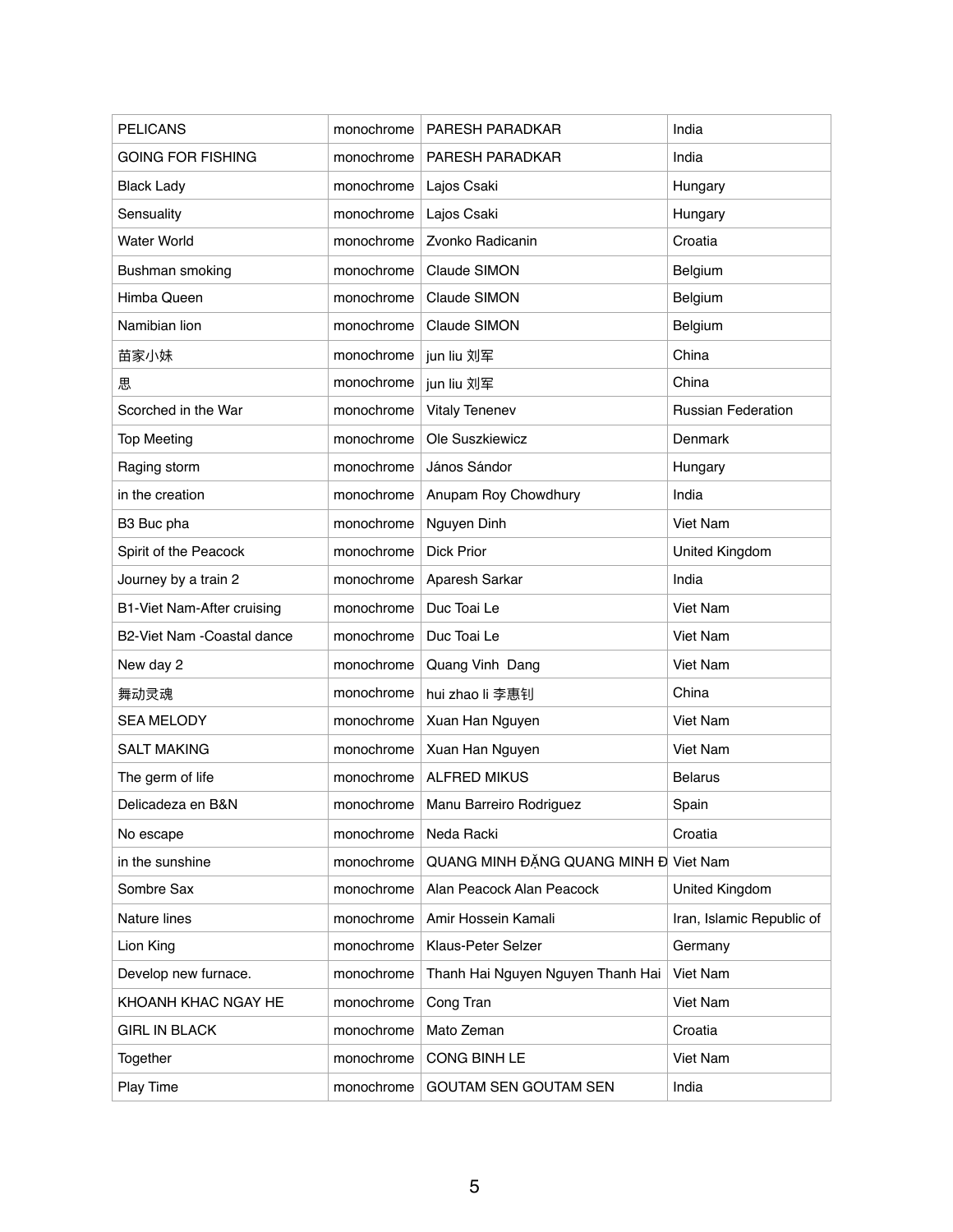| Family                    | monochrome | Qiusheng Hu 胡秋生                   | China                       |
|---------------------------|------------|-----------------------------------|-----------------------------|
| The veil                  | monochrome | Yijun Liu 刘役军                     | China                       |
| Point to Point            | monochrome | Keith Elgin                       | United Kingdom              |
| Foraging觅食                | monochrome | Zhigui Wu 吴志贵                     | China                       |
| Animal husbandry          | monochrome | Yingping Yi 易应萍                   | China                       |
| The eve of heavy rain     | monochrome | Xiangli Zhang 张项理                 | China                       |
| Football under water_3    | monochrome | Andrii YURLOV                     | Slovakia                    |
| Lines                     | monochrome | Vicente Moraga Costoso            | Spain                       |
| Religion                  | monochrome | Ferenc Szabó                      | Hungary                     |
| mirrored                  | monochrome | Zhecho Planinski Zhecho Planinski | <b>Bulgaria</b>             |
| Underground               | monochrome | <b>Martin Hankel</b>              | Germany                     |
| The Herd                  | monochrome | Agnes Mezosi Agnes Mezosi         | Hungary                     |
| Abstract                  | monochrome | Agnes Mezosi Agnes Mezosi         | Hungary                     |
| stranding                 | monochrome | bangguo xie 谢邦国                   | China                       |
| parabola                  | monochrome | bangguo xie 谢邦国                   | China                       |
| 林中思语                      | monochrome | 丽广申                               | China                       |
| 幼儿园                       | monochrome | GUANGHUI YOU 游光辉                  | China                       |
| 搏击                        | monochrome | hui SUN 孙辉                        | China                       |
| Peek-a-boo                | monochrome | Lee Sutton                        | United Kingdom              |
| 蓝洞丽影                      | monochrome | hong jun yue 岳鸿军                  | China                       |
| 《山水谣》                     | monochrome | xioalin fan 范小林                   | China                       |
| 人生                        | monochrome | wenfeng zeng 曾文锋                  | China                       |
| 法国老人                      | monochrome | wenfeng zeng 曾文锋                  | China                       |
| 云漫山谷                      | monochrome | 建设 李 李建设                          | China                       |
| happy eyes                | monochrome | veli aydogdu                      | <b>Turkey</b>               |
| 潮起                        | monochrome | zhishuang cui 崔志双                 | China                       |
| 共筑爱巢                      | monochrome | zhishuang cui 崔志双                 | China                       |
| 奶奶                        | monochrome | xiangrong liang                   | China                       |
| Thoughts3                 | monochrome | Saeed Al shamsi                   | <b>United Arab Emirates</b> |
| <b>Father Performance</b> | monochrome | Lin Wu 霖                          | China                       |
| 渔光曲                       | monochrome | jun lu 陆军                         | China                       |
| Not for kids              | monochrome | Dmytro Petryna                    | Ukraine                     |
| Cheesemaker Mykola        | monochrome | <b>Taras Dutka</b>                | Ukraine                     |
| Old violin                | monochrome | <b>Taras Dutka</b>                | Ukraine                     |
| B1-锅炉工                    | monochrome | jianhua huang 黄建华                 | China                       |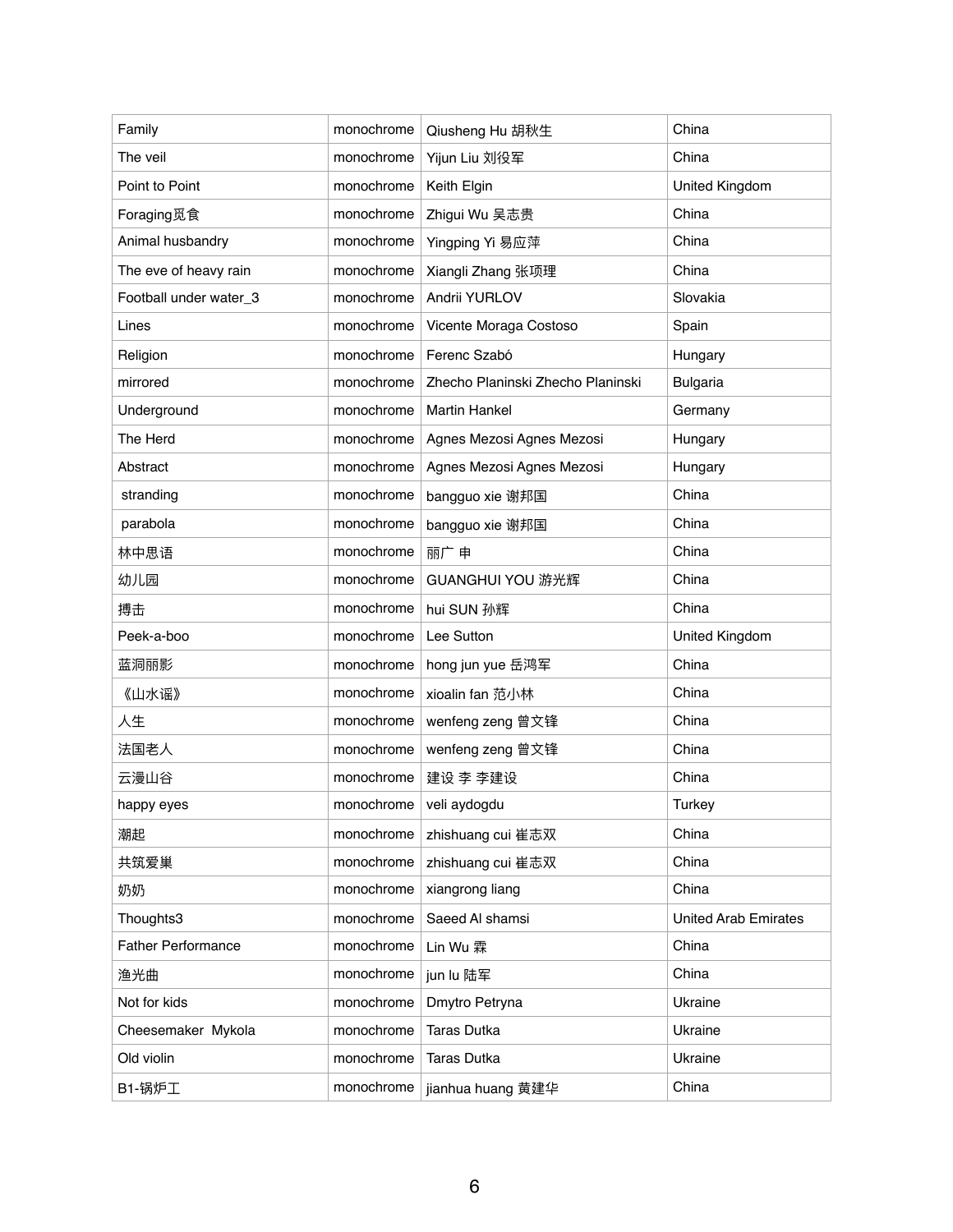| Aranyoners blancs            | monochrome | Cristina Serra Arias    | Spain                |
|------------------------------|------------|-------------------------|----------------------|
| B-4 Sofia                    | monochrome | Daniel Rovagnati        | Argentina            |
| 心事                           | monochrome | ke He 何克                | China                |
| Street flag                  | monochrome | Julian Rovagnati        | Argentina            |
| Dancing                      | monochrome | Julian Rovagnati        | Argentina            |
| Early morning nr 5           | monochrome | Giuseppe TOMELLERI      | Italy                |
| 卖馕的男孩                        | monochrome | Tiancheng Wang 王天成      | China                |
| <b>FRIENDS</b>               | monochrome | MAHFUZUL HASAN BHUIYAN  | <b>United States</b> |
| 赶海                           | monochrome | minqiang lu 敏强          | China                |
| 陶工生涯                         | monochrome | minqiang lu 敏强          | China                |
| B1《虔诚的洗涤》川西塔公乡, 地 monochrome |            | rh y 严荣华                | China                |
| Inside The Dark              | monochrome | Mahmood Mohammed        | <b>Bahrain</b>       |
| Tay nguyen Melody 5          | monochrome | LE CHAU LE CHAU DAO DAO | Viet Nam             |
| Relax                        | monochrome | Chinmoy Dutta           | India                |
| Bionda 4                     | monochrome | Achim Koepf             | Germany              |
| Aida                         | monochrome | Carlo Calloni           | Italy                |
| 甘南圣水                         | monochrome | jun fan 范军              | China                |
| 人生路                          | monochrome | XIURONG CHEN 陈秀容        | China                |
| 乡村木偶戏                        | monochrome | XIURONG CHEN 陈秀容        | China                |
| 沉思                           | monochrome | JIANQIANG CHEN 陈建强      | China                |
| 快乐的夏天                        | monochrome | JIANQIANG CHEN 陈建强      | China                |
| 倔强的眼神                        | monochrome | YANA HU 胡亚娜             | China                |
| 祈祷                           |            | monochrome   YU LUN 伦宇  | China                |
| 乳之源                          | monochrome | GUOPING OUYANG 欧阳国平     | China                |
| 跟随                           | monochrome | XIAOYUN QI 戚晓云          | China                |
| 商队                           | monochrome | YING QIN 秦英             | China                |
| 岁月的忧愁                        | monochrome | CHENXU WANG 王晨旭         | China                |
| 路                            | monochrome | GANG WANG 王纲            | China                |
| 清晨村落                         | monochrome | YONG YANG 杨勇            | China                |
| 舞                            | monochrome | YAN WU 吴燕               | China                |
| 远方                           | monochrome | YAN WU 吴燕               | China                |
| 父亲                           | monochrome | XIAO XIAO 肖潇            | China                |
| Net Work                     | monochrome | <b>ABHIJIT BANERJEE</b> | India                |
| 无忧童年                         | monochrome | LIWEI CHEN 陈立维          | China                |
| 梦幻人龙舞                        | monochrome | fu zhou 周辅              | China                |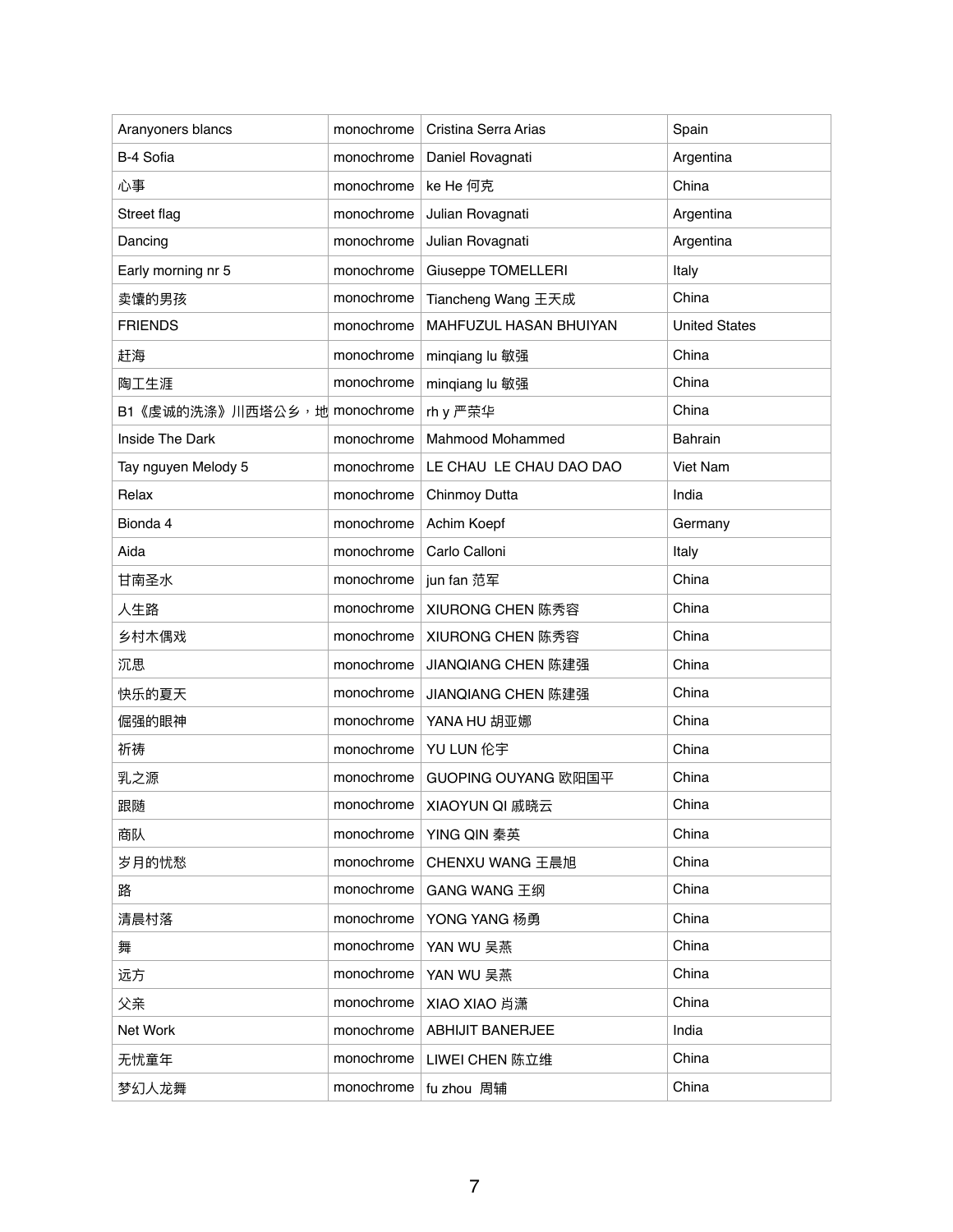| Portschach 0786                  | monochrome | Dusan Gorast Miska                            | Slovenia                  |
|----------------------------------|------------|-----------------------------------------------|---------------------------|
| 齐头并进                             | monochrome | jianwen jian 简建文                              | China                     |
| 《爱》                              | monochrome | haipeng liao 廖海鹏                              | China                     |
| 《泛美金字塔》                          | monochrome | haipeng liao 廖海鹏                              | China                     |
| Diver riding the skies of Bilbao | monochrome | Pedro Luis Ajuriaguerra Saiz Ajuriaguer Spain |                           |
| Sanam in curtain                 | monochrome | Tineke Jongewaard                             | Netherlands               |
| look                             | monochrome | Nasser Al Salti                               | Oman                      |
| B1《茶馆伙计》                         | monochrome | ling cui 崔崚                                   | China                     |
| 坚守                               | monochrome | qiyuan li 李奇渊                                 | China                     |
| Deliberation                     | monochrome | Bostjan Banfi                                 | Slovenia                  |
| The Hunter                       | monochrome | Paul Keene Paul Keene                         | United Kingdom            |
| DAN LUOI CA #2 B4                | monochrome | NHA DUONG QUOC NHUT DUONG A Viet Nam          |                           |
| <b>LIFE AND LINES</b>            | monochrome | Dr Rashid Un Nabi NOT APPLICABLE Bangladesh   |                           |
| 搬运工                              | monochrome | yi zhang 张艺                                   | China                     |
| Two                              | monochrome | Alexander Makarov                             | Israel                    |
| Windows                          | monochrome | Zinaida Makarov                               | Israel                    |
| 修船工英姿                            | monochrome | guongling huong 黄广龄                           | China                     |
| 山村印象                             | monochrome | yunhong huang 黄允宏                             | China                     |
| 一鹭飞歌                             | monochrome | yunhong huang 黄允宏                             | China                     |
| waiting for racing               | monochrome | Mohammed alshukairy MohammedAlsh Oman         |                           |
| Street Lipar No9874              | monochrome | <b>Branimir Radovanovic</b>                   | Serbia                    |
| 鱼化石                              | monochrome | Zhongrong Li 李忠荣                              | China                     |
| Colored Canyon in Dahab          | monochrome | Julia Hora                                    | Ukraine                   |
| On the streets of montmartre     | monochrome | Matej Skubic                                  | Slovenia                  |
| CHILKA-2                         | monochrome | ASIT KUMAR RAY ASIT KUMAR RAY                 | India                     |
| 消防员3                             | monochrome | John Zhang 张瑞亮                                | New Zealand               |
| Flying High                      | monochrome | Kristianto Gunawan Tedjapawitra 鄭隆洲           | Indonesia                 |
| Luik station                     | monochrome | willy vercammen                               | Belgium                   |
| 讨海                               | monochrome | SHUNCHENG WENG 翁顺程                            | China                     |
| 铁匠铺                              | monochrome | SHUNCHENG WENG 翁顺程                            | China                     |
| 主人                               | monochrome | SHUNCHENG WENG 翁顺程                            | China                     |
| Jano Bari painter No33           | monochrome | Ferenc Molnar                                 | Hungary                   |
| bye bye                          | monochrome | Jaydip Bhattacharya                           | India                     |
| floral                           | monochrome | Jaydip Bhattacharya                           | India                     |
| "b3jpg"Boreas                    | monochrome | Nikolay Babii                                 | <b>Russian Federation</b> |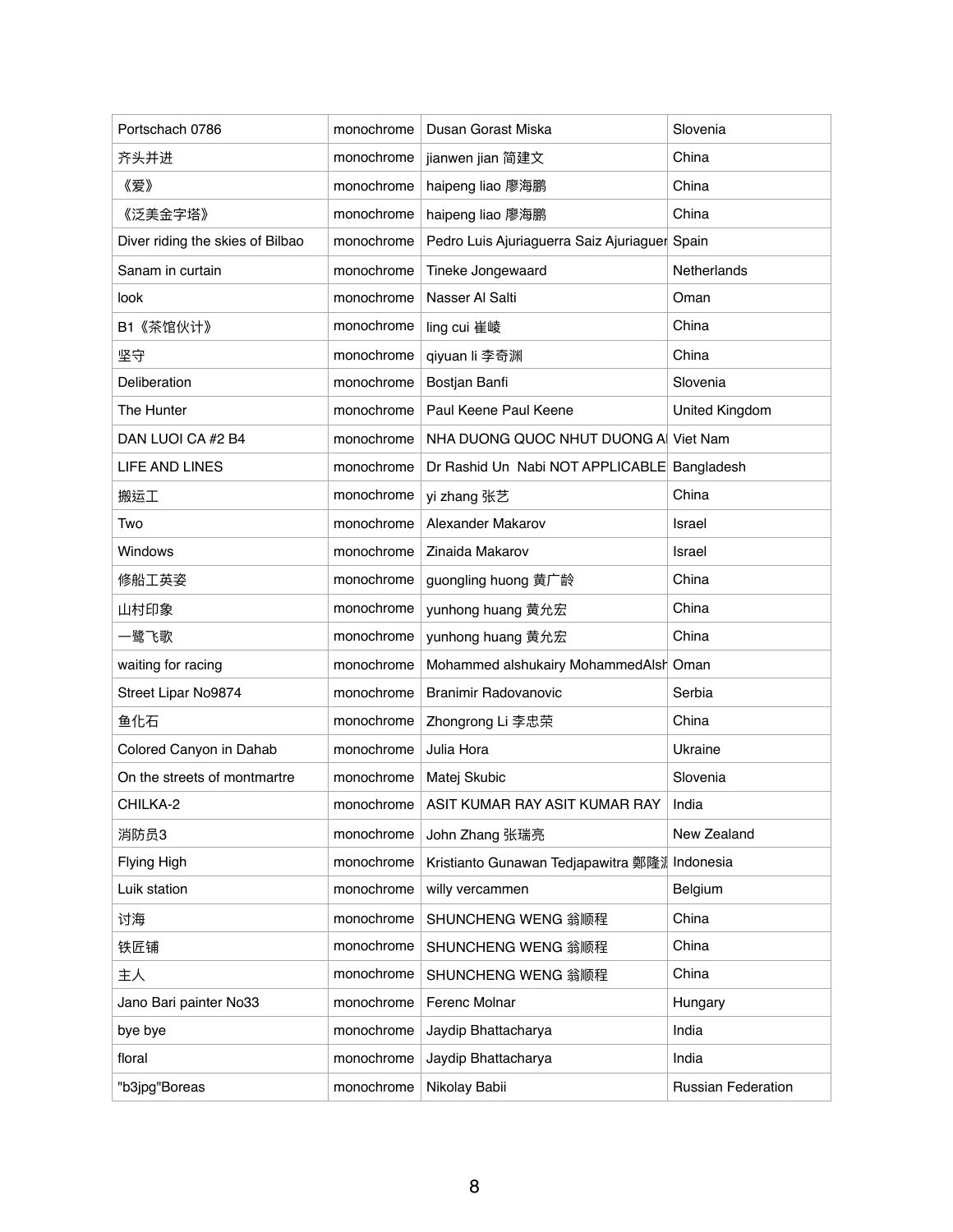| Je maîtrise                                   | monochrome | <b>Christian BOIN</b>       | France                 |
|-----------------------------------------------|------------|-----------------------------|------------------------|
| 1-3. "B 3". Routine work                      | monochrome | Vantuan Nguyen              | Viet Nam               |
| Huyendo de la crisis                          | monochrome | Bep Taltavull Salord Bep    | Spain                  |
| <b>Evening Thoughts</b>                       | monochrome | Ole Suszkiewicz             | Denmark                |
| Old Farm                                      | monochrome | Ole Suszkiewicz             | Denmark                |
| Family Portrait Of Kayan Lawi Trib monochrome |            | Handi Laksono               | Indonesia              |
| Lam banh trang                                | monochrome | Thanh Hai Nguyen            | <b>Viet Nam</b>        |
| Gom xua                                       | monochrome | Duy Truong                  | Viet Nam               |
| Happy togethe                                 | monochrome | VY BUI VY VAN BUI           | <b>Viet Nam</b>        |
| <b>Identity Vietnam</b>                       | monochrome | VY BUI VY VAN BUI           | <b>Viet Nam</b>        |
| Volunteer                                     | monochrome | VY BUI VY VAN BUI           | Viet Nam               |
| Tale of an Experienced                        | monochrome | Aparesh Sarkar              | India                  |
| b2 - Happy together                           | monochrome | <b>Truong Minh Dien</b>     | <b>Viet Nam</b>        |
| b3 - HonDat Ceramic                           | monochrome | Truong Minh Dien            | Viet Nam               |
| b4 - fish choices                             | monochrome | Truong Minh Dien            | <b>Viet Nam</b>        |
| ben nghi                                      | monochrome | NGUYEN THAO THANH           | Viet Nam               |
| 乱世佳人                                          | monochrome | hui zhao li 李惠钊             | China                  |
| b2晒网                                          | monochrome | yongjie chen 陈永杰            | China                  |
| Heat-hand peace dushi                         | monochrome | Mykola Potsko Mykola Potsko | Ukraine                |
| Five and six                                  | monochrome | David Keel                  | United Kingdom         |
| Two between the columns                       | monochrome | David Keel                  | United Kingdom         |
| <b>Retired Miner</b>                          | monochrome | John Elvin John Elvin       | <b>United Kingdom</b>  |
| Village life                                  | monochrome | Angie Tucker                | United Kingdom         |
| The burden of life                            | monochrome | Dragan Prole                | Bosnia and Herzegovina |
| <b>Streets of Antalya</b>                     | monochrome | Hakan Yaman                 | <b>Turkey</b>          |
| Cloud and Fog steam around                    | monochrome | Rong Xu 徐荣                  | China                  |
| 渔鹰                                            | monochrome | xui li 李秀                   | China                  |
| 探戈之恋                                          | monochrome | liduan CHEN 陈丽端             | China                  |
| 百年苍桑谈笑间                                       | monochrome | guolong hu 胡国龙              | China                  |
| 闻香                                            | monochrome | 湘 黄 黄湘                      | China                  |
| inlet water                                   | monochrome | malcolm cook                | United Kingdom         |
| <b>THANH XUAN</b>                             | monochrome | Cong Tran                   | Viet Nam               |
| Dewey Feather 2                               | monochrome | raymond martin              | United Kingdom         |
| <b>DIEM DEN</b>                               | monochrome | TRAN THI KIM CUONG          | Viet Nam               |
| My Mummy                                      | monochrome | <b>SOHAM SARKAR</b>         | India                  |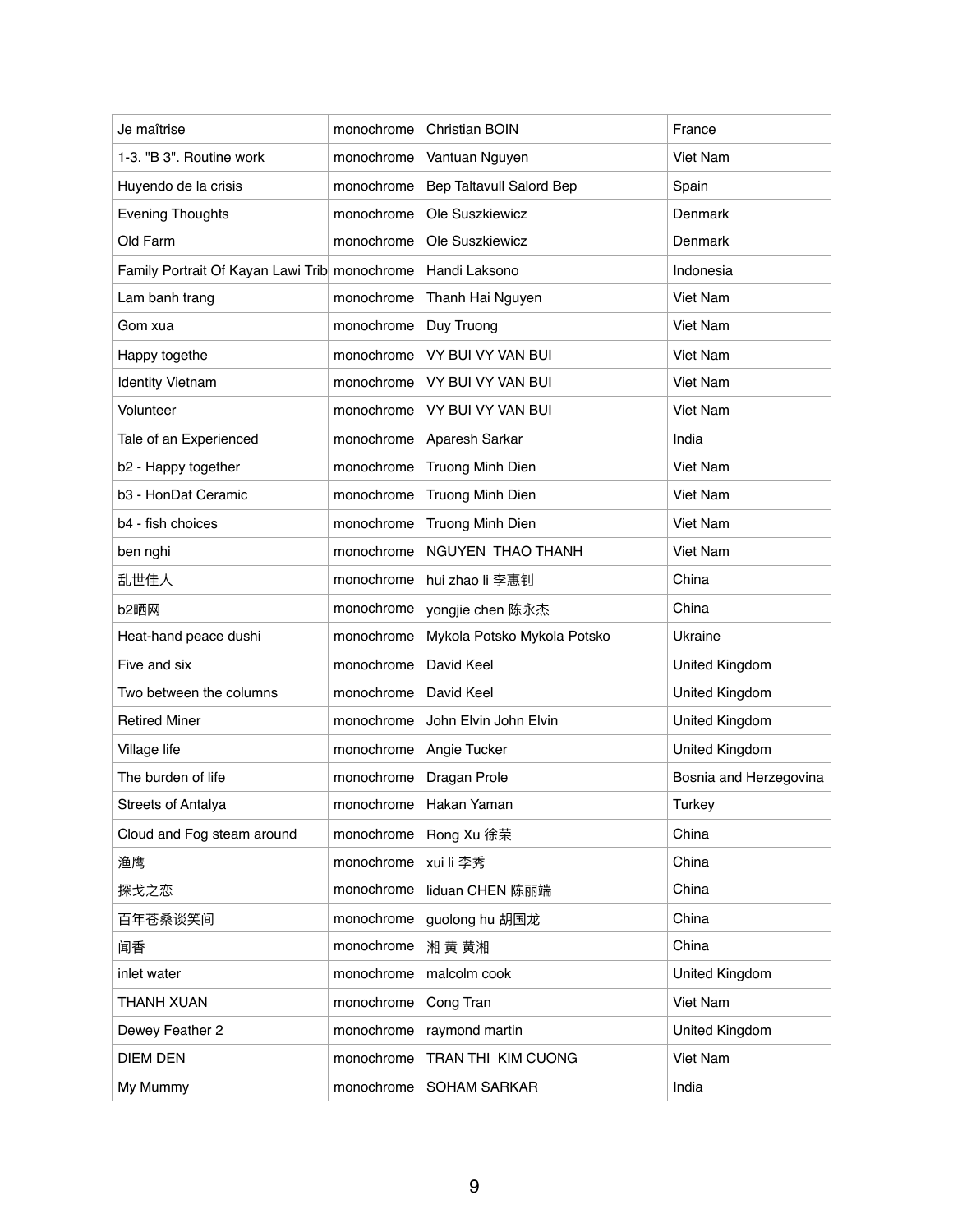| Sunflower                 | monochrome | <b>SOHAM SARKAR</b>      | India                     |
|---------------------------|------------|--------------------------|---------------------------|
| keskekciler               | monochrome | mehmet cakir             | <b>Turkey</b>             |
| melody of scaffold        | monochrome | Shang-Min Huang 黃勝鳴      | Taiwan                    |
| zemzem                    | monochrome | Nihan Buyuksural         | <b>Turkey</b>             |
| Lightbar                  | monochrome | <b>Istvan Kerekes</b>    | Hungary                   |
| <b>GHOST WRECK</b>        | monochrome | <b>PANTELIS KRANOS</b>   | Cyprus                    |
| Still life 2              | monochrome | Vladimir Bezgreshnov     | <b>Russian Federation</b> |
| 教室                        | monochrome | Liangke Chen 陈靓珂         | China                     |
| Fishing nets              | monochrome | Yongan Gan 甘永安           | China                     |
| Having an antique flavour | monochrome | Weimin Hu 胡伟民            | China                     |
| 鹤舞迎日                      | monochrome | HAI BO CHI 池海波           | China                     |
| Ascetic monk              | monochrome | Jiazi Liu 刘加子            | China                     |
| 花火                        | monochrome | Qing LI 李清               | China                     |
| Abrivado                  | monochrome | <b>Bernadette THOMAS</b> | France                    |
| Le goumier                | monochrome | <b>Bernadette THOMAS</b> | France                    |
| drying fish nets          | monochrome | Tạ Nhật Huy Tạ Nhật Huy  | China                     |
| <b>TERRASSE</b>           | monochrome | SOPHIE BELLONI           | France                    |
| <b>PALAVAS</b>            | monochrome | SOPHIE BELLONI           | France                    |
| A Captivating Stare       | monochrome | Keith Elgin              | United Kingdom            |
| Lime burner at work       | monochrome | David Price              | United Kingdom            |
| Shadows 3450              | monochrome | Vojislav Vojo Pesterac   | Serbia                    |
| 节日                        | monochrome | Jingsheng Nie 聂靖生        | China                     |
| 《坡道》                      | monochrome | guohua wu 吴国华            | New Zealand               |
| Mother and son            | monochrome | Fang Shangguan 上官方       | China                     |
| Wings                     | monochrome | Wen Sun 孙文               | China                     |
| Village barber shop       | monochrome | Chaojun Tang 唐超军         | China                     |
| Ink Jiangnan              | monochrome | Wenming Tang 唐文明         | China                     |
| Fog around the village    | monochrome | Weidong Zhong 钟蔚东        | China                     |
| Pentium                   | monochrome | Weidong Zhong 钟蔚东        | China                     |
| Delicate waterfall        | monochrome | Fuyang Zhou 周抚阳          | China                     |
| <b>Fly</b>                | monochrome | Xinfa Zhou 周新发           | China                     |
| 旅行                        | monochrome | 争贤 王 王争贤                 | China                     |
| 《穿越时空》                    | monochrome | dechang wu 吴德昌           | China                     |
| <b>Start</b>              | monochrome | Andrej Belovezcik        | Slovakia                  |
| solo                      | monochrome | Li Chin Sung 李勁松         | Hong Kong                 |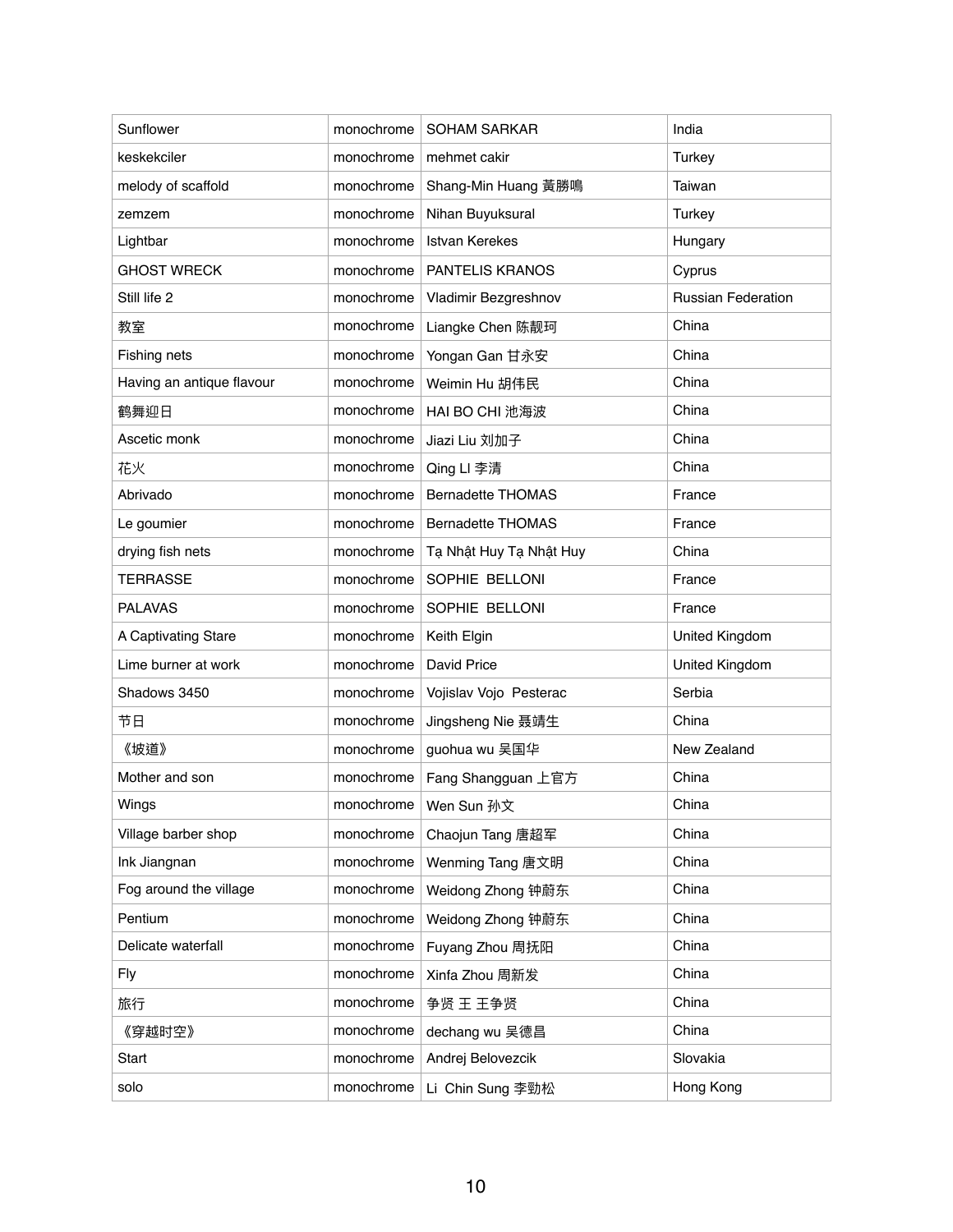| Salisbury Plain in Winter            | monochrome | <b>Richard Harding</b>            | <b>United Kingdom</b>       |
|--------------------------------------|------------|-----------------------------------|-----------------------------|
| Floating on a sea of light           | monochrome | <b>Andrew Leask</b>               | United Kingdom              |
| The Moments of The Happiness         | monochrome | Kiss Zoltan                       | Hungary                     |
| 月夜                                   | monochrome | Yushan Li 李玉山                     | China                       |
| 峡谷情                                  | monochrome | Jianhua Lin 林建华                   | China                       |
| 奔腾                                   | monochrome | Tongtong Hou 侯彤彤                  | China                       |
| 《幻境》                                 | monochrome | Weimin Chen 陈为民                   | China                       |
| Muslim life                          | monochrome | MAJID ALAMRI MAJID ALAMRI         | Oman                        |
| Dervish                              | monochrome | mahdi khadem al ghorani           | Iran, Islamic Republic of   |
| Morning on a Lake-3                  | monochrome | Mikhail Bondar                    | Ukraine                     |
| Limitless                            | monochrome | Parham Raoufi                     | Iran, Islamic Republic of   |
| old good days                        | monochrome | Alperen Akharman Alperen Akharman | <b>Turkey</b>               |
| dancing in the air                   | monochrome | Alperen Akharman Alperen Akharman | <b>Turkey</b>               |
| MESSOLONGHI LAGOON IN THE monochrome |            | EVA LAMBROPOULOU                  | Greece                      |
| <b>B3-Players</b>                    | monochrome | afshin Azarian Afshin Azarian     | Iran, Islamic Republic of   |
| fighting                             | monochrome | Abdollah AlRuzaiqi                | Oman                        |
| Stairs 18                            | monochrome | <b>Martin Hankel</b>              | Germany                     |
| <b>Heavenly Trail</b>                | monochrome | Shehan Trek Shehan Trek           | Sri Lanka                   |
| 大地的脉络                                | monochrome | li xin xu 徐立新                     | China                       |
| 山林里的佛像                               | monochrome | Xu Zhang 张旭                       | China                       |
| 众里寻她                                 | monochrome | Xu Zhang 张旭                       | China                       |
| 梦境                                   | monochrome | hui SUN 孙辉                        | China                       |
| <b>That Look</b>                     | monochrome | Lee Sutton                        | <b>United Kingdom</b>       |
| GO HOME, 回家                          | monochrome | xunlei li 李迅雷                     | China                       |
| 蓝洞丽影                                 | monochrome | hong jun yue 岳鸿军                  | China                       |
| 上帝的游戏                                | monochrome | Qiang Fu 付强                       | China                       |
| <b>Great father</b>                  | monochrome | CHUN-TE YUAN 袁君德                  | Taiwan                      |
| 云雾潜山行                                | monochrome | 建设 李 李建设                          | China                       |
| 隐居自乐 此景在湖南洪江古镇,                      | monochrome | 晶晶 周 周晶晶                          | China                       |
| b1.《风雪一家亲》                           | monochrome | Shibo wang 王士波                    | China                       |
| 老农                                   | monochrome | Yongjin Fang 方永进                  | China                       |
| 春茧                                   | monochrome | zunjie li                         | China                       |
| 旋转楼梯                                 | monochrome | xiangrong liang                   | China                       |
| Far away                             | monochrome | Saeed Al shamsi                   | <b>United Arab Emirates</b> |
| B4牧归                                 | monochrome | heyong Chen 陈和勇                   | China                       |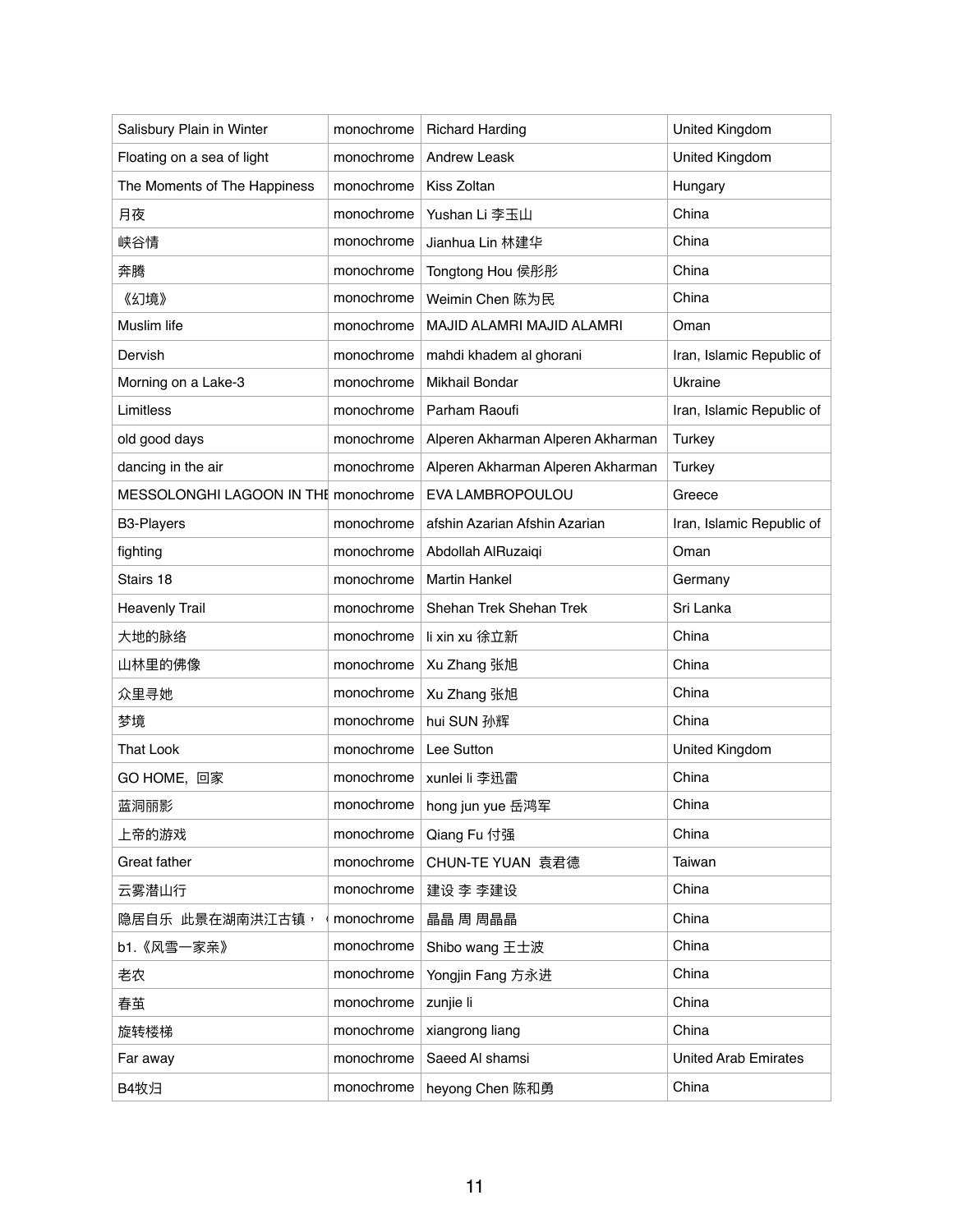| 记忆中的老城                   | monochrome | wei cai 蔡伟                | China                 |
|--------------------------|------------|---------------------------|-----------------------|
| Rafting on a foggy river | monochrome | Lin Wu 霖                  | China                 |
| 舞蹈                       | monochrome | <b>MIN HUANG 黄敏</b>       | China                 |
| Silence                  | monochrome | <b>Tkocz Henryk</b>       | Poland                |
| Yi Woman                 | monochrome | aimin wang 王爱民            | China                 |
| 我的黑白作品1                  | monochrome | RAO YONGXIA 饶永霞           | China                 |
| 上梁                       | monochrome | Huiqi Gong 龚慧齐            | China                 |
| 云雾山中又一村                  | monochrome | qiang xu 许强               | China                 |
| B-1 A Volar              | monochrome | Daniel Rovagnati          | Argentina             |
| 老人趣事                     | monochrome | ke He 何克                  | China                 |
| Shrimp harvest           | monochrome | DO HIEU LIEM DO HIEU LIEM | Viet Nam              |
| Murga I                  | monochrome | Julian Rovagnati          | Argentina             |
| 《乐》                      | monochrome | XUNYI HE 贺勋毅              | China                 |
| 《哭泣》                     | monochrome | XUNYI HE 贺勋毅              | China                 |
| 读《圣经》的女人                 | monochrome | XUNYI HE 贺勋毅              | China                 |
| 父亲的手                     | monochrome | xiaomei zheng 郑晓眉         | China                 |
| THE SWEEPER              | monochrome | MAHFUZUL HASAN BHUIYAN    | <b>United States</b>  |
| B3-《收工路上》                | monochrome | LIANHUI GAO 高炼辉           | China                 |
| B4-看台上的爷孙俩》              | monochrome | LIANHUI GAO 高炼辉           | China                 |
| <b>B2</b>                | monochrome | 远鸿 叶                      | China                 |
| 知足常乐                     | monochrome | shuming teng 滕树明          | China                 |
| 浪里飞歌                     | monochrome | ruiping chen 陈瑞平          | China                 |
| Temps present            | monochrome | <b>Marcel Beauraind</b>   | Belgium               |
| 繁忙的渔季                    | monochrome | huizhen liang 梁惠珍         | China                 |
| The Cry                  | monochrome | Schmitt Joachim           | Germany               |
| 自救                       | monochrome | ZHIQUAN ZHONG 钟志权         | China                 |
| Remembering              | monochrome | Kylie-Ann Martin          | <b>United Kingdom</b> |
| Enjoytogether 3          | monochrome | LE CHAU LE CHAU DAO DAO   | Viet Nam              |
| B1慈母                     | monochrome | 东升 葛 葛东升                  | China                 |
| Freedom                  | monochrome | Chinmoy Dutta             | India                 |
| Riya                     | monochrome | Chinmoy Dutta             | India                 |
| Fanny 43                 | monochrome | Achim Koepf               | Germany               |
| 广富林印象系列之一                | monochrome | weiqiang gu 顾伟强           | China                 |
| 岩徒                       | monochrome | yuande xiao 肖元德           | China                 |
| 奶茶飘香                     | monochrome | 姝 李 李姝                    | China                 |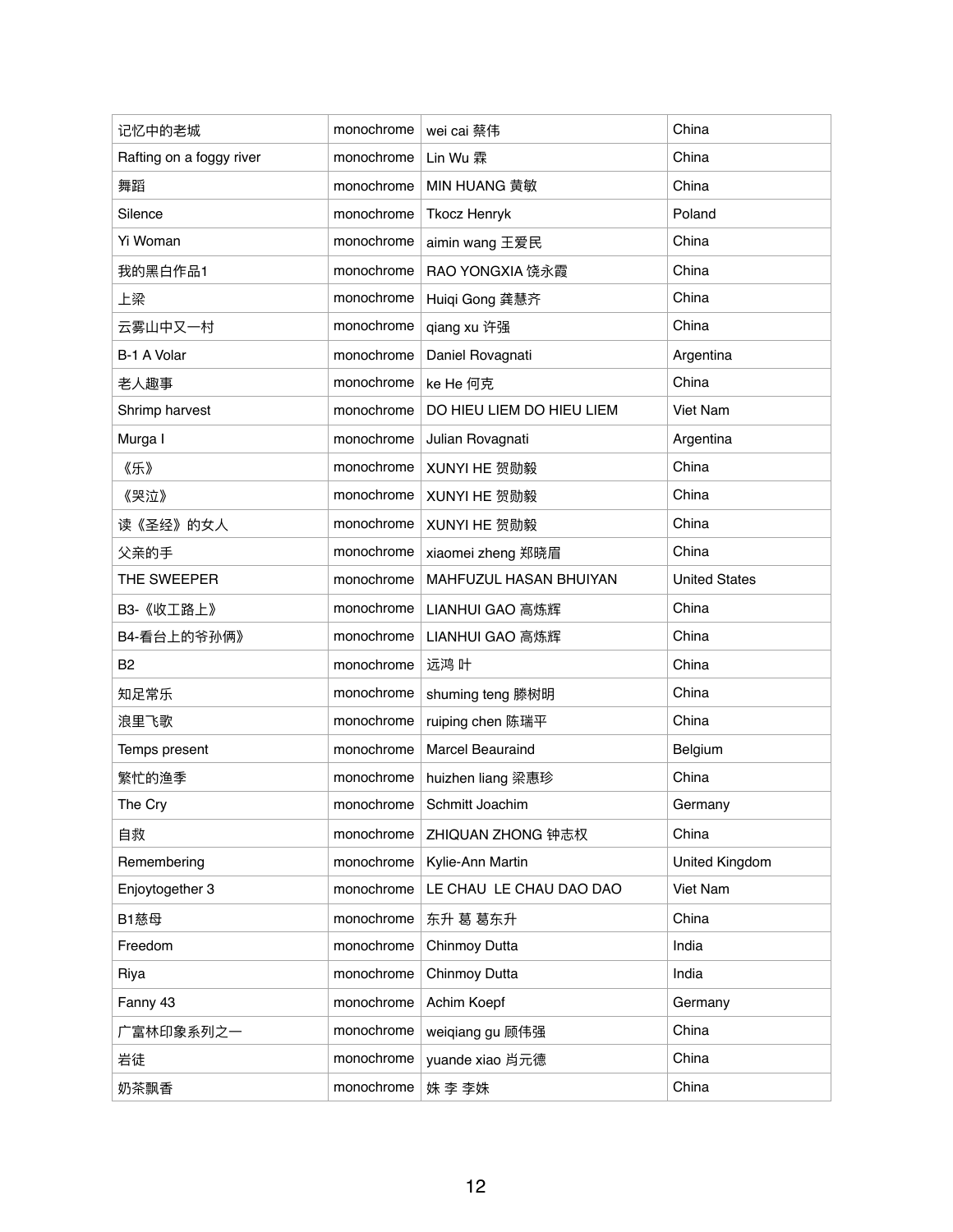| 修佛                      | monochrome | 东海 夏 夏东海                             | China          |
|-------------------------|------------|--------------------------------------|----------------|
| 独居的老人                   | monochrome | yalin shao 邵亚麟                       | China          |
| <b>Ines</b>             | monochrome | Carlo Calloni                        | Italy          |
| 古堡风                     | monochrome | jun fan 范军                           | China          |
| 梨园秋歌                    | monochrome | WEIJIAN DENG 邓维鉴                     | China          |
| 你的微笑                    | monochrome | CHANGBO HUANG 黄长波                    | China          |
| <b>JOVIAL</b>           | monochrome | AMIYA KRISHNA BANERJEE AMIYA K India |                |
| 陌路                      | monochrome | XIAOQING CHEN 陈晓青                    | China          |
| 相伴                      | monochrome | XIAOQING CHEN 陈晓青                    | China          |
| 起航                      | monochrome | ZONGZHOU HONG 洪宗洲                    | China          |
| 快乐                      | monochrome | LINQIU HUANG 黄麟球                     | China          |
| 眼眸                      | monochrome | XIAOHUA LU 陆小华                       | China          |
| 展望                      | monochrome | XIAOYUN QI 戚晓云                       | China          |
| 骆驼与商人                   | monochrome | YING QIN 秦英                          | China          |
| 母亲的背影                   | monochrome | <b>PENG QIU 邱鹏</b>                   | China          |
| 制陶                      | monochrome | <b>PENG QIU 邱鹏</b>                   | China          |
| 朝圣之路                    | monochrome | CHENXU WANG 王晨旭                      | China          |
| 笑容                      | monochrome | <b>GANG WANG 王纲</b>                  | China          |
| 依偎                      | monochrome | YUANXIN XU 徐远鑫                       | China          |
| 天堂牧场                    | monochrome | YONG YANG 杨勇                         | China          |
| 眺望                      | monochrome | JUN WANG 王俊                          | China          |
| 微笑                      | monochrome | JUN WANG 王俊                          | China          |
| 情人桥                     | monochrome | YAN WU 吴燕                            | China          |
| 晨作                      | monochrome | XIAOHONG XU 徐晓红                      | China          |
| 赶海                      | monochrome | XIAOHONG XU 徐晓红                      | China          |
| 渔影                      | monochrome | XIAOHONG XU 徐晓红                      | China          |
| Shepherd                | monochrome | <b>ABHIJIT BANERJEE</b>              | India          |
| 瑶族群像                    | monochrome | LIWEI CHEN 陈立维                       | China          |
| Aftermath               | monochrome | <b>Richard Hainsworth</b>            | United Kingdom |
| 荷姿                      | monochrome | min ying 应敏                          | China          |
| Metaldays 0681          | monochrome | Dusan Gorast Miska                   | Slovenia       |
| Sisters 10              | monochrome | Than Nguyen Than Nguyen              | Viet Nam       |
| <b>INFINITE JOURNEY</b> | monochrome | Anjan Das                            | India          |
| 融                       | monochrome | xudong zhang 张绪栋                     | China          |
| 光影陶罐                    | monochrome | QISHU LIN 林琦墅                        | China          |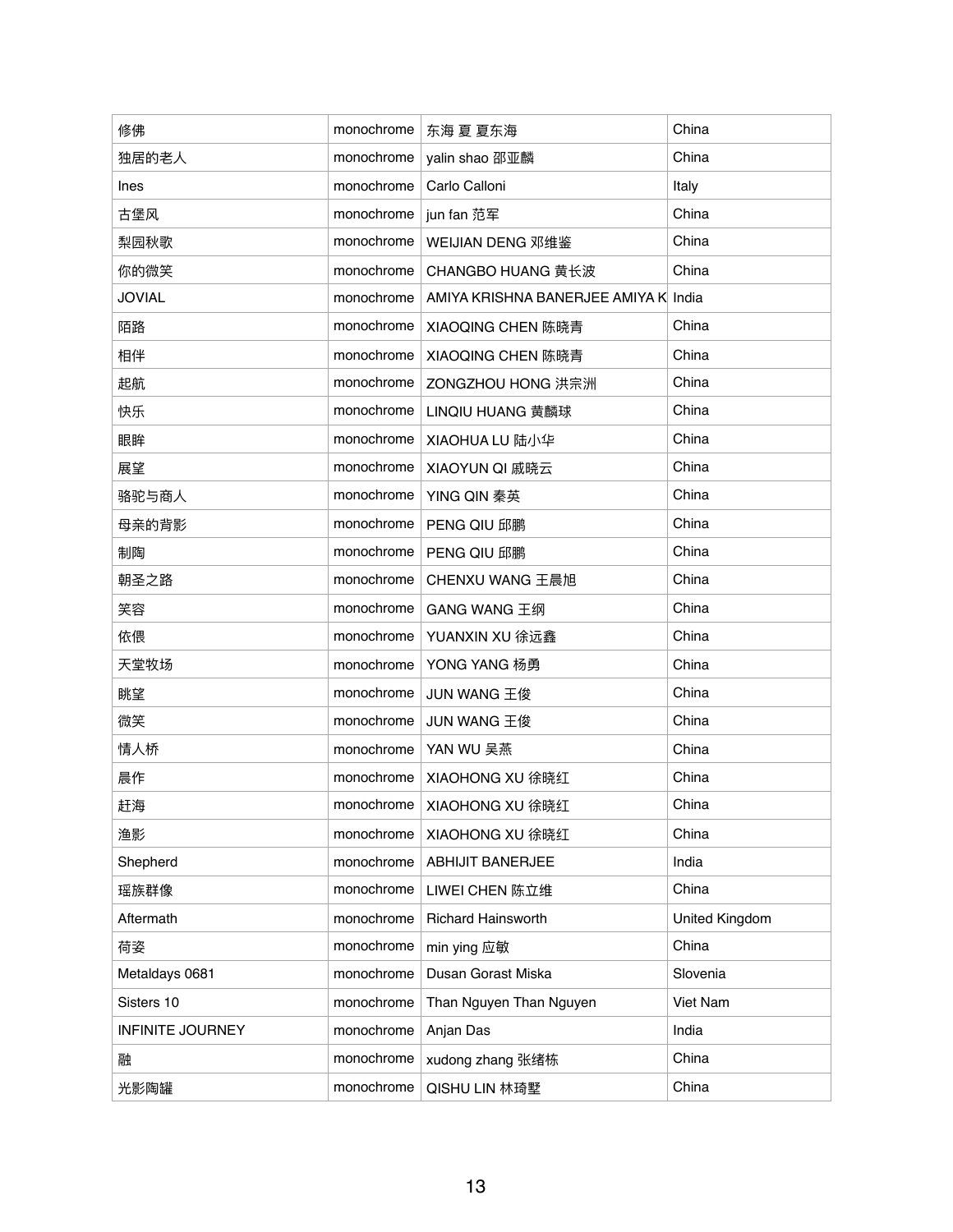| Accordion Player No 2     | monochrome            | Nils-Erik Jerlemar                            | Sweden                 |
|---------------------------|-----------------------|-----------------------------------------------|------------------------|
| Man and Horse             | monochrome            | Nils-Erik Jerlemar                            | Sweden                 |
| Archer                    | monochrome            | Pedro Luis Ajuriaguerra Saiz Ajuriaguer Spain |                        |
| <b>Basque Sidestepper</b> | monochrome            | Pedro Luis Ajuriaguerra Saiz Ajuriaguer Spain |                        |
| Ambiguity                 | monochrome            | Ahmed alathali Ahmed alathali                 | Oman                   |
| 开心                        | monochrome            | <b>FAN ZHANG 张帆</b>                           | China                  |
| 回首                        | monochrome            | FAN ZHANG 张帆                                  | China                  |
| <b>PURENESS</b>           | monochrome            | mahmoud elshamy elshamy                       | Egypt                  |
| Waiting                   | monochrome            | Nasser Al Salti                               | Oman                   |
| Haircut                   | monochrome            | Djani Bardoti                                 | Serbia                 |
| <b>NET THOI GAN B4</b>    | monochrome            | NHUT DUONG ANH                                | Viet Nam               |
| TRANH TAI B 2             | monochrome            | NHI DUONG VAN NHUT DUONG ANH Viet Nam         |                        |
| Lookout                   | monochrome            | Bostjan Banfi                                 | Slovenia               |
| Poseidon                  | monochrome            | Paul Keene Paul Keene                         | United Kingdom         |
| Despair                   | monochrome            | Paul Keene Paul Keene                         | United Kingdom         |
| VAO MUA MUOI B 1          | monochrome            | NHA DUONG QUOC NHUT DUONG A Viet Nam          |                        |
| <b>BAO TON NHAC</b>       | CU VAN HOA monochrome | NHA DUONG QUOC NHUT DUONG A Viet Nam          |                        |
| 新嫁娘                       | monochrome            | anli cheng 程安莉                                | China                  |
| 兄妹俩                       | monochrome            | anli cheng 程安莉                                | China                  |
| 苗家妹妹                      | monochrome            | anli cheng 程安莉                                | China                  |
| 父爱                        | monochrome            | yi zhang 张艺                                   | China                  |
| 滴水观音                      | monochrome            | Hu Ke 胡可                                      | China                  |
| 果实                        | monochrome            | Hu Ke 胡可                                      | China                  |
| Jealousy                  | monochrome            | Alexander Makarov                             | Israel                 |
| 清新腰鼓舞                     | monochrome            | guongling huong 黄广龄                           | China                  |
| 维护                        | monochrome            | guongling huong 黄广龄                           | China                  |
| 社戏                        | monochrome            | yunhong huang 黄允宏                             | China                  |
| 空行母之凝                     | monochrome            | HONGBIN SU 苏宏斌                                | China                  |
| smiling                   | monochrome            | Mohammed alshukairy MohammedAlsh Oman         |                        |
| angry bull                | monochrome            | Mohammed alshukairy MohammedAlsh Oman         |                        |
| <b>B1</b>                 | monochrome            | Michael Sapryhin                              | Ukraine                |
| Many years                | monochrome            | Mirsad Mujanovic                              | Bosnia and Herzegovina |
| Male-female relationships | monochrome            | Mirsad Mujanovic                              | Bosnia and Herzegovina |
| <b>Thirsty</b>            | monochrome            | Mirsad Mujanovic                              | Bosnia and Herzegovina |
| 翻动的五味瓶                    | monochrome            | 晓林 翟 翟晓林                                      | New Zealand            |